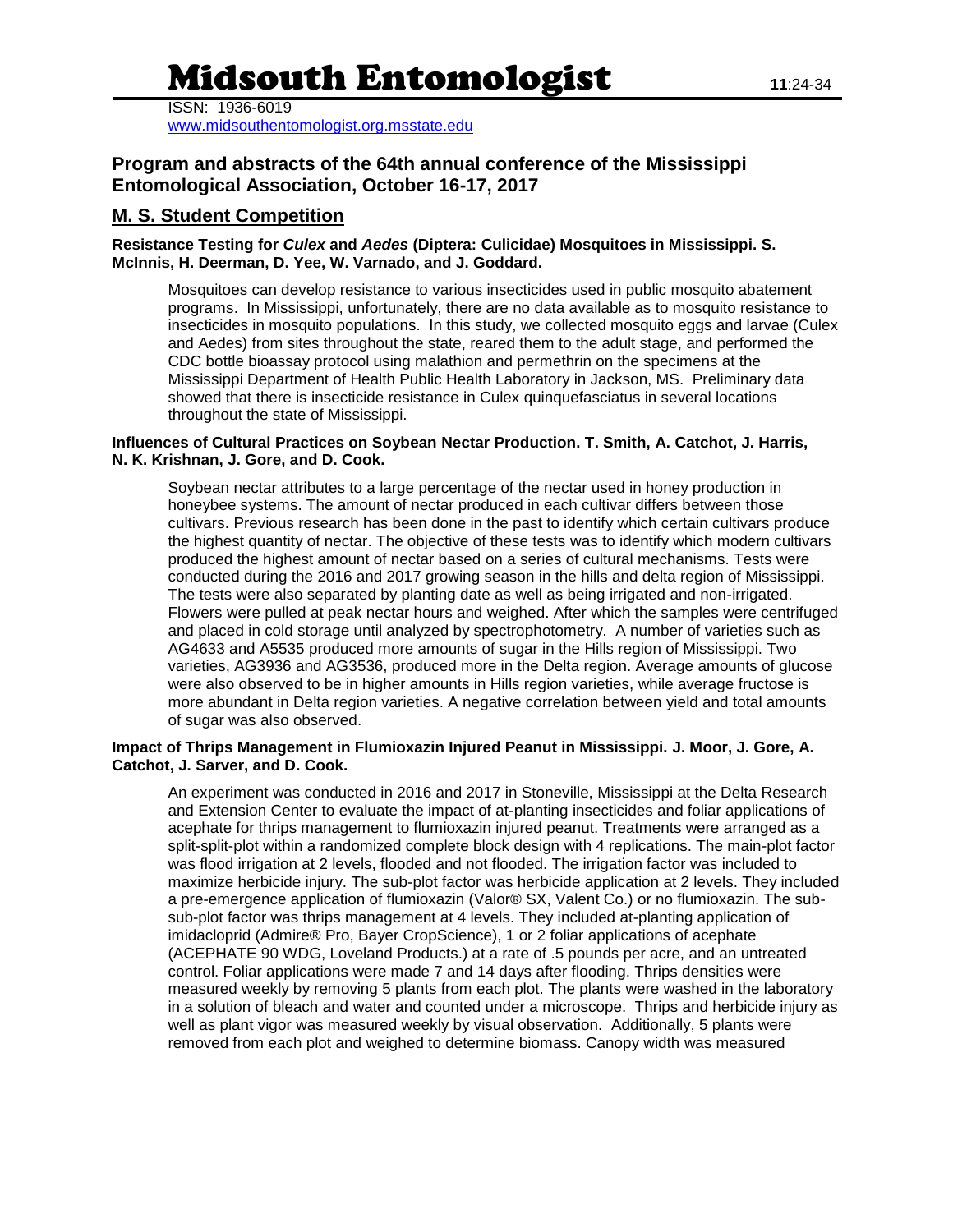multiple times throughout the season. At the end of the season, plots were harvested and yields were determined.

#### **Lab strain** *Anopheles quadrimaculatus* **midgut microbial community and the effects of wild larval rearing environments on microbiome and** *Plasmodium berghei* **infection and mosquito immune response. E. Moen and J. King.**

Vector competence of mosquitoes has been linked to the conditions in which the larvae mature to adults. The microbial community obtained from their rearing environment is suspected to be one key factor in this interplay. A better understanding of the effect of rearing environment on microbiome and *Anopheles-Plasmodium* interactions could be useful for understanding observed lab vs. field differences in *Plasmodium* biology and help drive future control efforts. This study focused on the effects of larval rearing on microbiome establishment in a North American malaria vector. We used lab-strain *Anopheles quadrimaculatus* Say reared in 1) standard laboratory settings, and 2) in contained traps in the wild. As a control we included 3) an analysis of the gut microbiome from wild adults collected at each rearing site. Illumina-based 16S amplicon sequencing was used to determine the eubacterial content of the midguts from the adults. In an exploratory study, wild mosquitoes showed more variation in diversity at the bacterial phylum level than either lab-strain treatments. In lab-strain mosquitoes reared under clean conditions 40% of the total content was *Asaia spp*. However, in the wild mosquitoes, both had less than 2% of their total content represented by *Asaia spp*. Ongoing studies that further investigate the microbiome of lab-strain *An. quadrimaculatus* reared in the wild and their competency for harboring *Plasmodium berghei* infections will also be discussed.

#### **Evaluating Fall Armyworm Thresholds in Whorl Stage Corn. K. Croom, A. Catchot, D. Cook, J. Gore, and B. Henry.**

Currently, fall armyworm thresholds in whorl stage corn for the state of Mississippi are 100% infested plants before any insecticide treatment is warranted. Many have questioned the validity of this threshold. The purpose of this research is to research various infestation percentages in whorl stage corn and leaf loss as it affects corn yield. The paper addresses preliminary findings from research trials on how defoliation in whorl stage corn influences corn yield at various growth stages.

#### **Diversity and Temporal Distributions of** *Sphenophorus* **spp. on Mississippi State University's Campus. R. J. Whitehouse.**

Some species in the genus *Sphenophorus* (Curculionidae; Dryophthorinae; Rhynchophorini), commonly known as billbugs, are common turf and crop pests. On the Mississippi State University campus, a few of the many species of *Sphenophorus* can easily be found on sidewalks. Presented here are the preliminary results of a study looking at the temporal distributions of *Sphenophorus* spp. found around Mississippi State University's campus, focusing on the area around Chadwick Lake. Each week, starting in March, weevils were collected off of sidewalks and their general abundance recorded. So far, it has been observed that *Sphenophorus cariosus* (Olivier) and *S. venatus* (Say) have been present from March to August at fluctuating levels of abundance. Some of the other weevils found during this study are *S. inaequalis* (Say) and *Naupactus peregrinus* (Buchanan). As the study continues, more *Sphenophorus* spp. will be collected to help determine their seasonal distribution.

#### **A Transgenic Approach to Controlling Tarnished Plant Bug (***Lygus lineolaris***) in Mid-South Cotton. J. C. Corbin, A. Catchot, and J. Gore.**

Experiments were conducted to determine the impact of a new transgenic variety of cotton on the tarnished plant bug (*Lygus lineolaris)* populations and to assess future treatment thresholds in these varieties*.* By implementing this transgenic approach, the number of insecticide applications necessary were reduced compared to non-transgenic isolines.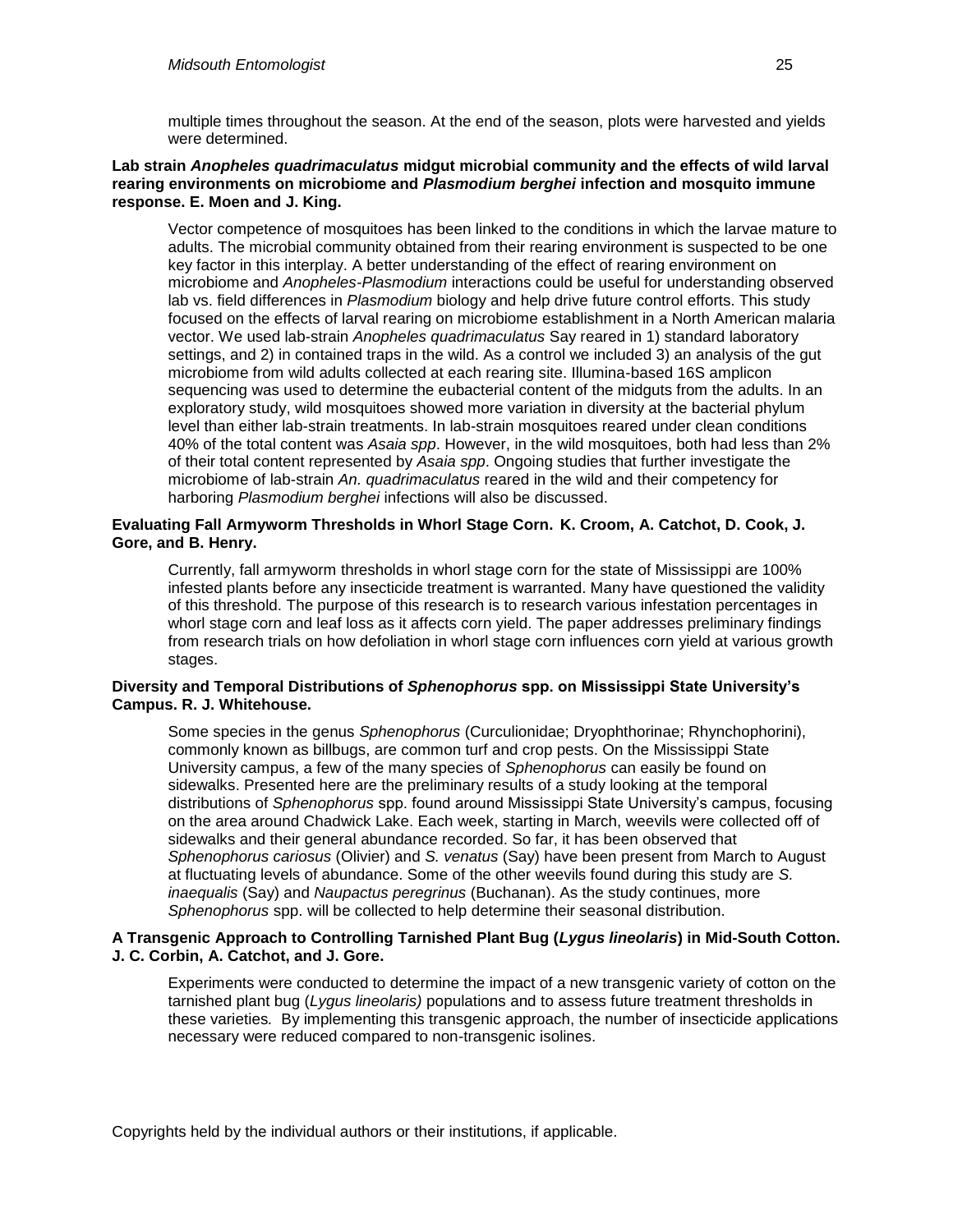#### **Landscape-Level Contributions of Corn, Cotton, and Soybean in Mixed Production Systems for**  *Helicoverpa zea* **Populations. T. Towles, A. Catchot, and J. Gore.**

*Helicoverpa zea* is a major pest of corn, cotton, and soybean and is commonly controlled through the use of foliar applied insecticides or transgenic crops expressing the *Bt* gene. To prevent the selection of resistant populations, refuge systems have been implemented into the agroecosystem. To test the efficacy of these traits and efficiency of various refuge systems on *Helicoverpa zea*, an experiment will be conducted at the Delta Research and Extension Center in Stoneville, Mississippi. A field trial containing three refuge blend scenarios and three solid planting scenarios in field corn will be established in the 2017 growing season. Treatments consist of solid non-Bt, Trecepta, and VT Double Pro plantings. The refuge blends to be planted are 70:30, 80:20, and 90:10. Plots will be allowed to be naturally infested with *Helicoverpa zea*. After the immature zea exit infested ears and enter the soil for pupation, whole corn plants will be removed from the plots. Twenty-five moth emergence traps will be placed within each plot and monitored weekly for adult emergence. This experiment will be replicated four times. All data will be analyzed using SAS 9.4. Additionally, small plot cages will be placed over planting of *Bt* and non-Bt soybeans and cotton. Twenty-Five pairs of *H. zea* moths are to be released two times at peak bloom of both crops. Eggs and larvae will be counted in each treatment to determine ovipositional preference and larval survival.

#### **Management of Rice Water Weevil in Water Conservation Rice Production Systems. R. Kelly, J. Gore, A. Catchot, D. Cook, B. Golden, and J. Krutz.**

The rice water weevil, *Lissorhoptrus oryzophilus* (Kuschel), is the most important and economically damaging insect pest of rice globally. Water conservation has become an important issue in Mid-South agriculture over the last decade. Consequently, the biology of numerous Arthropod pests of rice are dependent on flooded conditions. The rice water weevil will only oviposit during flooded culture production. Considerable research efforts are currently aimed at developing water conservation systems for rice production in the Mid-South and research is needed to determine how water management practices impact pest populations. During the summers of 2017 and 2018, studies will be conducted to evaluate the impact of water conservation practices on rice water weevil management; as well as their temporal and spatial distribution in this culture. Results from those experiments will be discussed.

#### **Threshold Refinement and Validation for Soybean Looper (***Chrysodeixis includes***) in Mississippi Soybeans. M. Huff, D. Cook, J. Gore, A. Catchot, F. Musser, and T. Irby.**

The soybean looper, *Chrysodeixis includens*, is a major late-season defoliating insect pest of Mississippi soybeans. With over two million acres of soybeans planted in the state last year, proper control of this pest is important to prevent yield losses. Previous research has demonstrated that an economic threshold of 20% defoliation during the reproductive growth stages can prevent economic yield loss. Studies were initiated to determine the relationship between soybean looper densities and percent defoliation. Additional studies were initiated to compare the drop cloth and sweep net sampling methods and develop an equivalency between the two sampling methods. Since their introduction the diamide insecticides have been standards for soybean looper management. In recent years there have been reports of declines in performance of these products from commercial fields and field and laboratory experiments. Studies were conducted to evaluate the performance of diamide insecticides, as well as, alternatives in field experiments against soybean looper.

# **Ph. D. Student Competition**

**Crossbreeding** *Amblyomma maculatum* **group tick populations from distinct geographical regions within the United States. M. Allerdice, A. Snellgrove, J. Hecht, D. Delgado-de la Mora, J. D. Licona-Enriquez, J. Delgado-de la Mora, H. Yaglom, M. Casal, J. Goddard and C. Paddock.**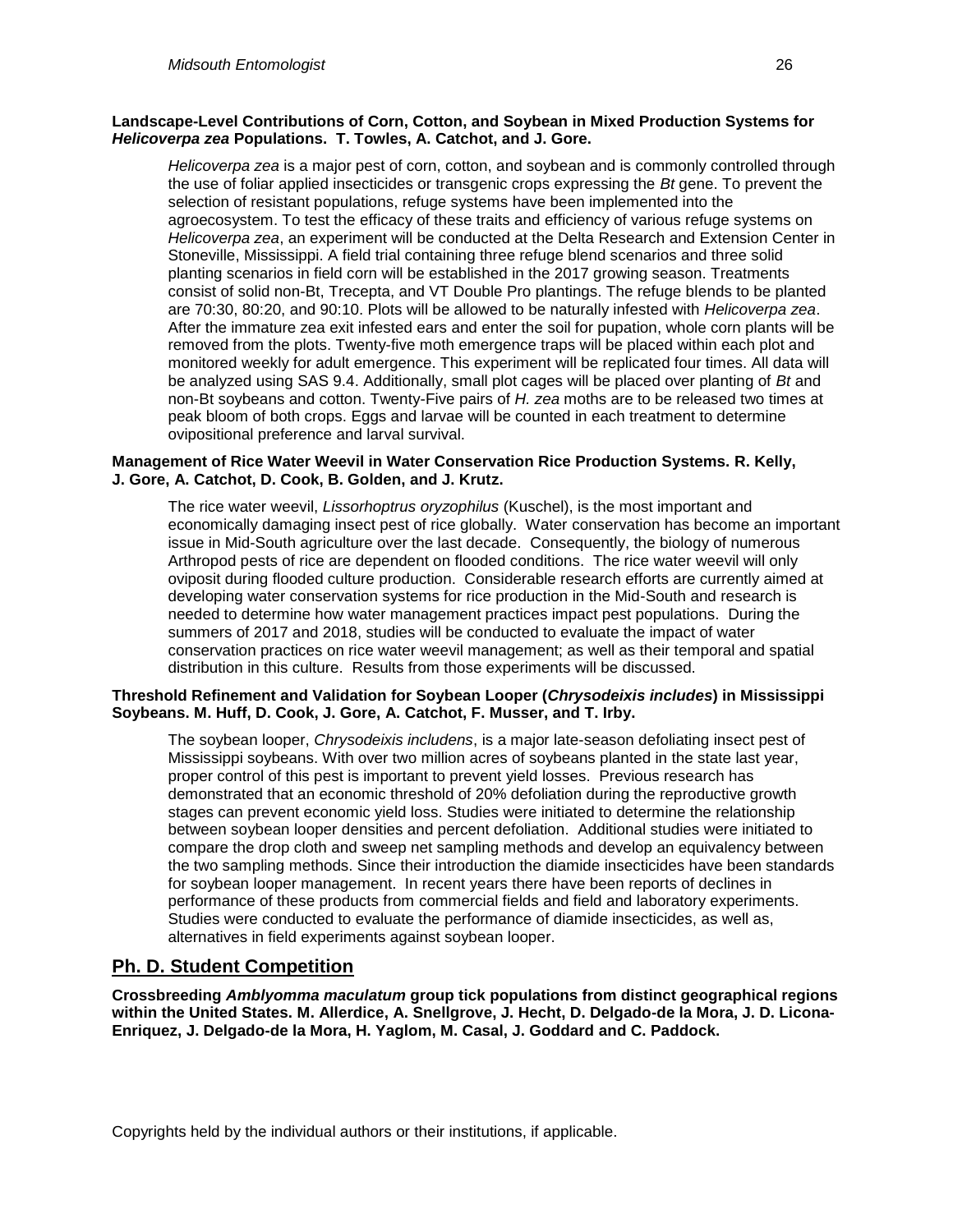*Rickettsia parkeri* is an emerging human pathogen transmitted in predominately subtropical regions of the United States by *Amblyomma maculatum*, the Gulf Coast tick. In 2014 and 2015, however, one confirmed and one probable case of *R. parkeri* rickettsiosis were reported from a semi-arid mountainous region in southern Arizona. The ticks involved were identified as *Amblyomma triste*, an ixodid tick species currently included in the *A. maculatum* tick group and considered very closely related to *A. maculatum*. Field studies in 2016 and 2017 revealed several widespread populations of these ticks in southern Arizona, however further analysis of the specimens collected indicates they cannot conclusively be morphologically assigned to either *A. maculatum* or *A. triste*. Recent genetic analyses suggest that these two-tick species are likely one contiguous species. To test this theory biologically, a study was initiated to crossbreed questing adult *Amblyomma* ticks collected in Arizona and Georgia in 2017 to determine their mating success. In addition to the Arizona/Georgia crosses, cohorts of ticks representing pure Arizona and Georgia populations were simultaneously fed on New Zealand White rabbits (*Oryctolagus cuniculus*) for comparison. The ongoing experiment indicates that these two geographically distinct populations of *Amblyomma* ticks willingly mate on rabbits. Preliminary data indicate that while Arizona females feed to repletion approximately 2 days more quickly than Georgia females, there is no significant difference between other measures of survival (feeding success, engorgement weight, preoviposition duration). Future analysis of hatching success, molting success, and fertility and fecundity will more clearly elucidate the taxonomic relationship between these two populations of *Amblyomma* ticks.

#### **Early Season Insect Control Strategies for Winter Cover Crop-Soybean Systems. A. Whalen, A. Catchot, J. Gore, D. Cook, and T. Irby.**

In recent years, Mid-South soybean fields planted behind winter cover crops have had increases in early season insect pest issues. Studies were developed to determine how cover crops, cover crop termination timing, and early-season pest control strategies affect insect damage to soybean yield in winter cover crop-soybean systems. Research plots were either planted with a blended cover crop treatment, a wheat cover crop treatment, or left fallow with a natural infestation of winter weeds in the fall periods of 2015 and 2016 in two Mississippi locations. Insect control strategy treatments consisted of a neonicotinoid seed treatment, a pyrethroid termination spray, a combination of the seed treatment and termination spray, an in-furrow insecticide application, a higher seeding rate, and an untreated control. Cover crop termination timings consisted of six, four, and two weeks prior to soybean planting and was accomplished through the use of an herbicidal foliar spray. Soybean plants were harvested at the end of the season and yield recorded.

#### **Everything Gets Hotter When the Sun Goes Down. C. Speights, M. Hodge, and B. Barton.**

Understanding the effects of climate change on trophic interactions is important for evaluating community structure in an ecosystem. One climate factor impacting species, global warming, is often studied by elevating a constant or daytime temperature. However, many warming effects are extremely context dependent. For example, in some places nighttime (minimum) temperatures are increasing at a faster rate than daytime (maximum) temperatures. This asymmetric warming could have important implications for ectotherms that have thermal optimums for traits such as survival and reproduction. For example, increasing the minimum temperature could push an organism towards its thermal optimum, thus positively impacting performance. Alternatively, increasing a daily maximum temperature could push an organism past its thermal optimum, thus negatively impacting performance. We investigated the impacts of four different warming regimes on top-down control and predator foraging efficiency using a simple food chain comprised of plants, aphids and lady beetle predators. To evaluate top-down control, plants were grown in 3-liter pots within environmentally controlled chambers. Our experiment crossed temperature regimes (ambient (24°C/14°C), day/night warming (28°C/18°C), day warming (32°C/14°C), and night warming (24°C/22°C)) with food chain length (plants only,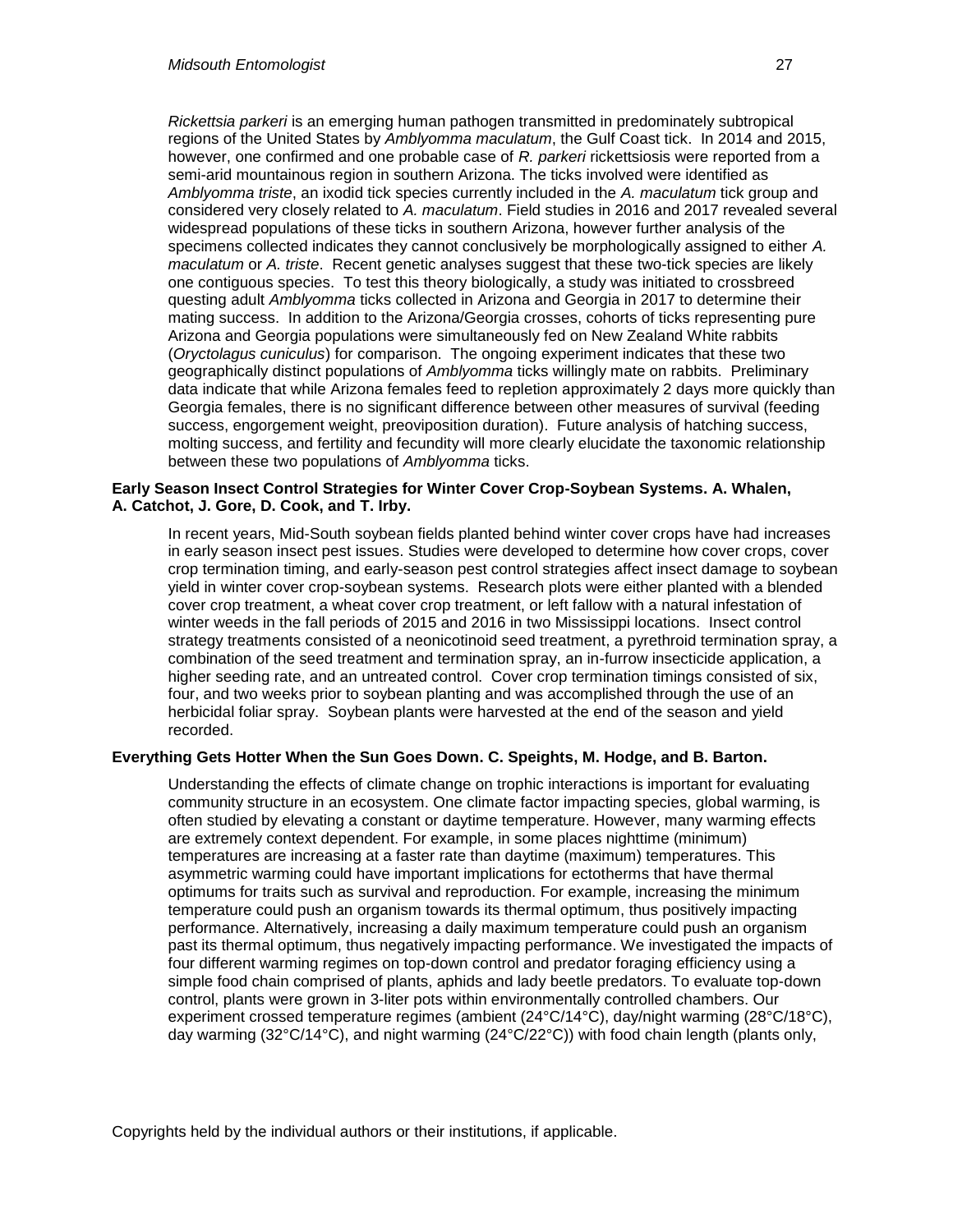plants and aphids, or plants, aphids, and lady beetles). To evaluate predator foraging efficiency, lady beetles and aphids were placed in individual deli containers inside each chamber. We recorded the number of aphids eaten during the daytime (6:00-18:00) and nighttime (18:00-600). Preliminary data suggest that predators did an effective job of decreasing aphid population growth in warming treatments. Additionally, predator foraging efficiency appears to increase with temperature regardless of time of day. While preliminary, these results demonstrate that the effects of environmental change are context dependent and different outcomes emerge depending on the details of manipulations.

#### **A Survey of Mississippi Mosquitoes' Blood Meal and Malaria Parasites. J. Aycock, J. Goddard, and D. Outlaw.**

Malaria (Order Haemosporida), along with many other pathogens, are transmitted to vertebrate hosts through the salivary glands of various mosquito species. Research on these vectors has been far behind that of the parasites and the vertebrate hosts, both of which have seen a resurgence in the last few decades, particularly in linking the relationship between the vertebrate host and the parasite. The purpose of this survey was to determine the vertebrate blood meal of various mosquito species throughout several counties in Mississippi and identify any malaria parasites carried by the mosquito. Of ~27,000 mosquitoes collected in Mississippi in 2013, 90 specimens were engorged with a viable blood meal. Each mosquito was identified and processed for DNA extraction, and three polymerase chain reactions were performed to identify the bloodmeal, the malaria parasite, and any ambiguous Culex spp. This project is the first of its kind in Mississippi and has provided substantial information on the transmission patterns of malaria within mosquitoes.

#### **Caterpillar Pest of Peanut in Mississippi. B. Lipsey, J. Gore, A. Catchot, D. Cook, J. Sarver, and J. Bond.**

A complex of defoliating caterpillars commonly infest peanut, *Arachis hypogaea* L., in Mississippi and often require management with foliar insecticide applications. To better understand the complexity of the defoliating complex infesting Mississippi peanut, multiple grower fields across the state were surveyed bi-weekly. Four regions were established with multiple sub-locations within each region to ensure a suitable distribution. Two fields at each sub-location were sampled using two different methods and pests were recorded. The sampling methods included drop cloth and sweep net samples. A total of 100 sweeps and 4 drops were taken at each sub-location. A total of 9 species of were recorded throughout the year. They included bollworm, *Helicoverpa zea* (Boddie); fall armyworm, *Spodoptera frujiperda* (J. E. Smith); yellowstriped armyworm, *Spodoptera ornithogalli* (Guenée); cabbage looper, *Trichoplusia ni* (Hübner); southern armyworm, *Spodoptera eridania* (Stoll); beet armyworm, *Spodoptera exigua* (Hübner); green cloverworm, *Hypena scabra* (Fabricius); velvetbean caterpillar, *Anticarsia gemmatalis* (Hübner); and granulate cutworm, *Feltia subterranean* (Fabricius). Differences in the complex were observed among regions. Granulate cutworms, fall armyworms and velvetbean caterpillars were the most predominate species found using a drop cloth across all regions. Predominate species varied tremendously by region using the sweep net method.

#### **Impact of Early Season Management Decisions on Soybean Yield. J. North, A. Catchot, J. Gore, D. Cook, T. Irby, and J. Orlowski.**

Neonicotinoid insecticide seed treatments are currently used in all row crops throughout the Mid-South region of the United States. They are used for their high degree of efficacy on early season pests that occur at the early growth stages of row crops. Recent studies have shown that neonicotinoid insecticide seed treatments showed a value of yield increases as well as positive net returns when utilized in soybeans. Seed treatments are one of several management tools adopted by soybean producers to achieve maximum yields across the Mid-South. A study was conducted to show the effect of stand loss on soybean yield at different plant populations and

Copyrights held by the individual authors or their institutions, if applicable.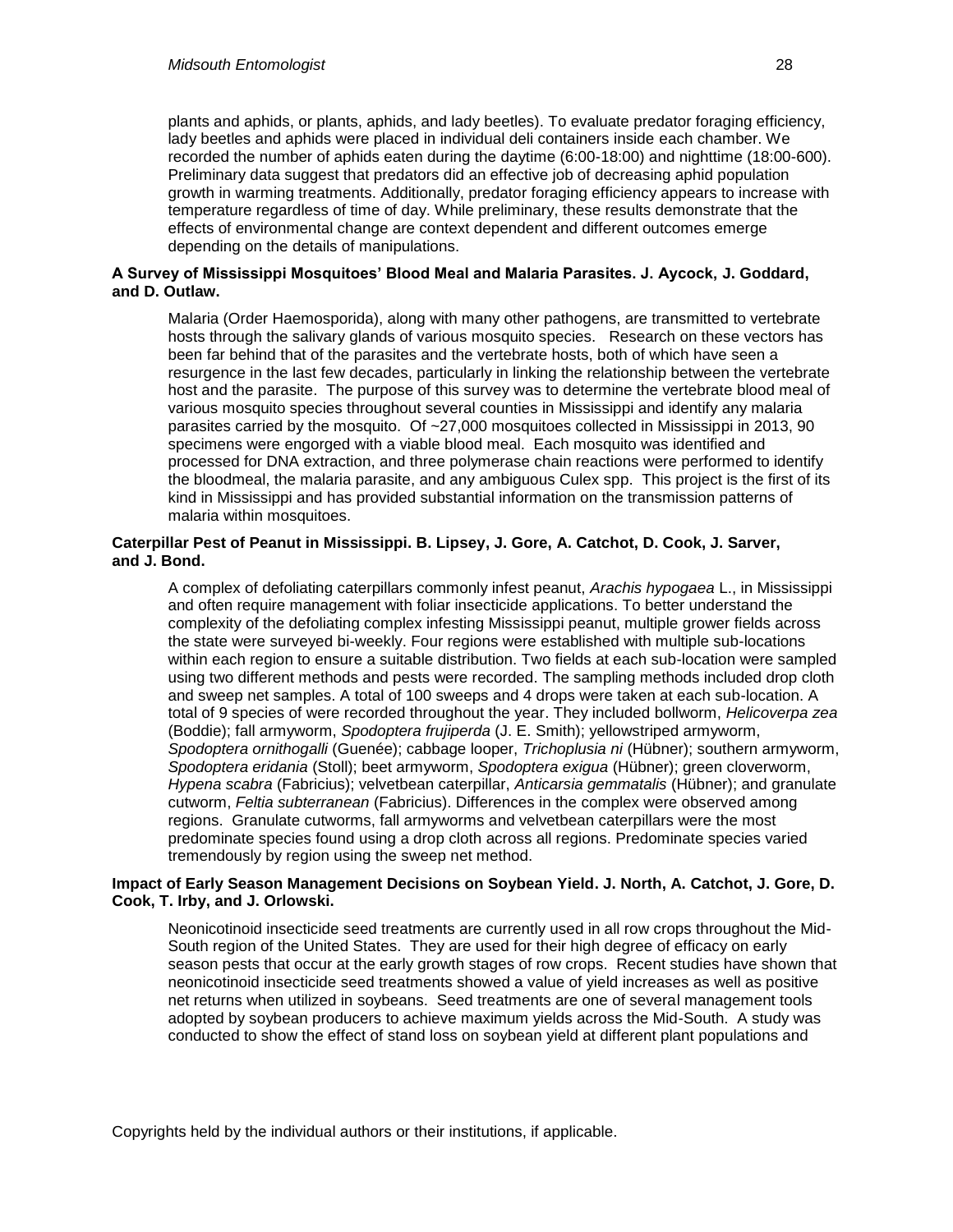timings of plant loss. The treatments in this study included six different soybean plant populations: 185,250; 247,000; 308,750; 370,000; 432,250; 494,000 plants ha-1 and timings of plant loss at V1 and V4. Another study was conducted to maximize soybean yields using plant populations, seed treatments, and planting dates. The treatments in this study included six different soybean plant populations: 185,250; 247,000; 308,750; 370,000; 432,250; 494,000 plants ha-1; three different seed treatments: untreated, base fungicide only, and insecticide + base fungicide; and two different planting dates: Mid-May and Mid-June. Plots were scouted weekly and insecticide applications were applied when insect thresholds were reached. Our findings determined that increasing seeding rates could compensate for stand loss, however, there is a potential risk because higher seeding rates are not as profitable when no stand loss occurs.

### **General Session**

#### **A Push-Pull IPM Strategy for Invasive Ambrosia Beetles in Ornamental Nurseries. C. T. Werle, J. J. Adamczyk, C. M. Ranger, B. J. Sampson and P. B. Schultz.**

Exotic ambrosia beetles (Coleoptera: Curculionidae) are important pests in ornamental tree nurseries. While adult females are highly attracted to ethanol-baited traps, they can fly past traps to attack susceptible crops within nurseries. Verbenone is used to deter bark beetle attacks, and has shown promise as an ambrosia beetle deterrent. For these reasons, we tested a peripheral ring of ethanol-baited intercept traps (pull) and verbenone emitters (push) on baited trees at two locations in South Mississippi. Over the course of a month during peak ambrosia beetle activity, numbers of new beetle galleries on baited trees were counted and circled to prevent recounting. Counts of galleries were then normalized and subjected to analysis of variance to determine treatment efficacy for traps, verbenone and the combination of both. Results across two years of field trials in Mississippi revealed traps made a greater impact (16% reduction) on beetle attacks than did verbenone (no reduction). While verbenone appears to be an ineffective push component for a push-pull strategy, there is hope that another product such as kaolin or insecticidal netting can be paired with perimeter traps to yield greater protection of tree crops, and potentially allow for a reduced insecticidal input at ornamental nurseries.

#### **Mississippi Bug Blues – Invasive Awareness, Conservation, and Biodiversity. J. Sanders, J. Hill, and J. Seltzer.**

Mississippi Bug Blues is an educational outreach program of the Mississippi Entomological Museum. Established in 2012, this program has since become the state's leader in invasive insect species awareness. Through partnerships with the Starkville Oktibbeha Consolidated School District's award winning YES (Youth Environmental Science) Program, local 4-H Leaders, The Mississippi Department of Wildlife & Fisheries, and other experts within the state's science community, over 15,000 people of all ages are reached each year. Inroads have also been made into educating the public on the insect's role in biodiversity and conservation with invitations to several new events including the Neshoba County Conservation Carnival attended by over 400 5th graders, and the Mississippi Museum of Natural Science's NatureFEST attended by thousands of residents from all over the state. Because of its great success and ever increasing reputation, Mississippi Bug Blues is now looking to expand its audience with a focus in 3 key areas: Establishing a local and nationwide sponsorship program, partnering with Mississippi State University to create customized events and exhibitions, and developing a mobile museum to better serve more school districts and events throughout the state. No matter what opportunities arise, the goal of Mississippi Bug Blues remains constant: To educate the public in innovative and exciting ways that challenges them to view the world around them and the things in it with more curiosity, care, and consideration.

#### **Female Reproductive System Morphology and the Development of a Physiological Age-Grading System for Female** *Bagrada hilaris* **(Hemiptera: Pentatomidae). M. Grodowitz.**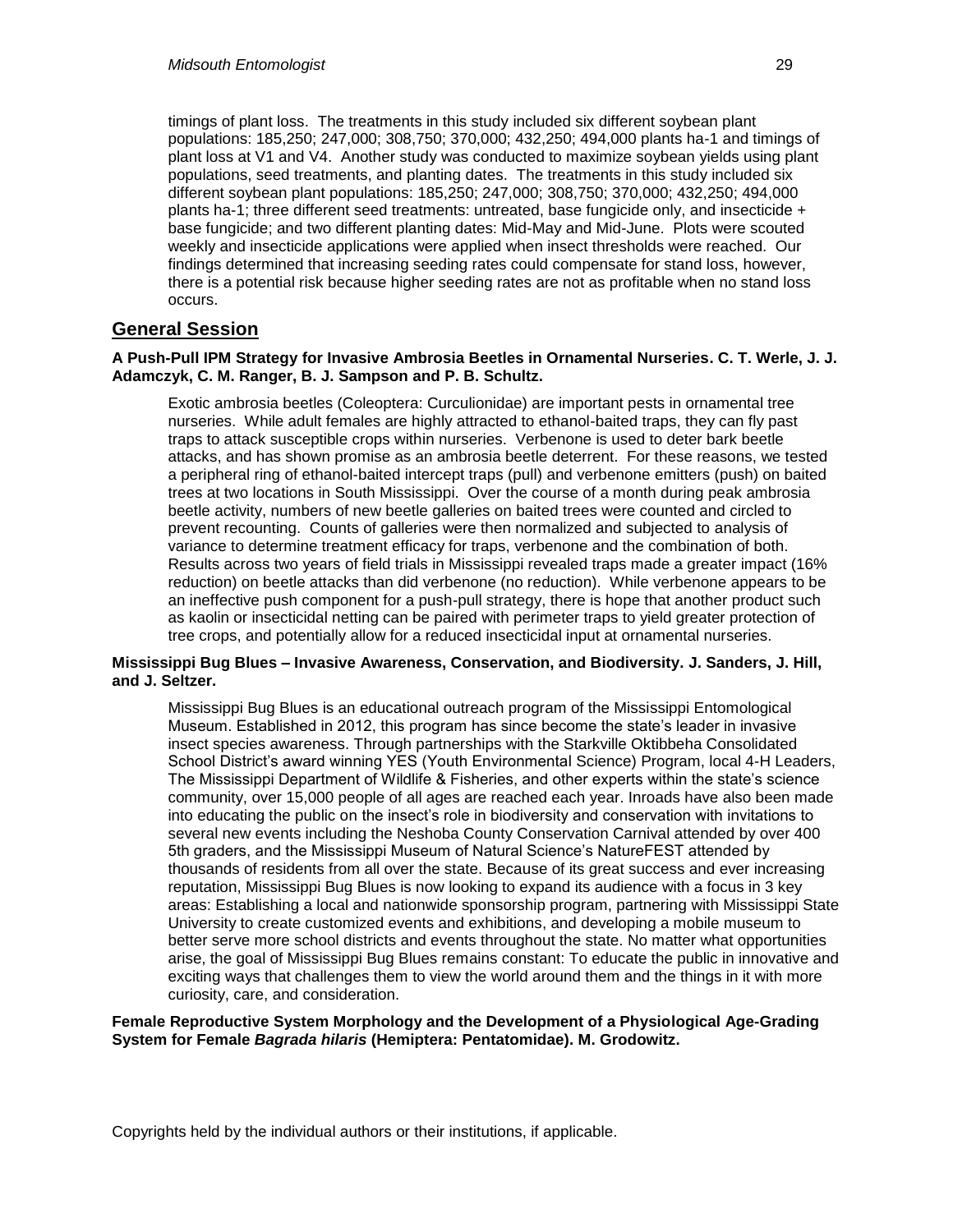*Bagrada hilaris* (Burmeister), an invasive stink bug from Africa, India and Asia, first was detected in the U.S. in 2008, and it now can be found in southern and central California, Arizona, southern Nevada, east central Texas, and northern Mexico. It prefers wild and cultivated mustards but also can feed on non-brassicaceous plants like corn and sunflower. The female reproductive system of B. hilaris consists of a pair of ovaries composed of five to seven tubule ovarioles where the follicles develop and mature. The ovarioles can be subdivided into two distinct regions; the distal germarium and the tubule vitellarium. Ovaries are telotrophic wherein nurse cells are housed in the distal germarium. Each ovary connects to the lateral oviduct which then combines into the common oviduct. The continuum of ovarian development was divided into two broad categories; nulliparous and parous. The nulliparous category was divided further into three stages (N1, N2, and N3) based on ovariole differentiation and maturity of the most proximal follicle. The parous category also was divided into three stages (P1, P2, P3) based on follicular relic appearance. Follicular relics are epithelial cells that are shed from the ova during ovulation; they collect at the base of the ovariole. With successive ovulations they compress, resulting in changes in the appearance of the follicular relics. Higher numbers of eggs were associated with the latter parous stages, with an average of 79.2 eggs (+8.5 SE) for the P3 stage compared to 27.1 eggs (+3.5 SE) for the P1 stage.

#### **Recent Additions and Developments in the Mississippi Entomological Museum. R. J. Whitehouse, R. L. Brown, and T. L. Schiefer.**

The Mississippi Entomological Museum (MEM) now contains more than 1.8 million insect specimens. In the last five years, the MEM has seen a growth of about 30% annually as a result of field collections and donations. Recent field work has been conducted in the Ouachita Mountains in Arkansas, northeastern Georgia, several states in the Southeast and Southwest, and Panama. The MEM has recently acquired the insect collections from the University of Mississippi and the University of Louisiana Monroe. With these donations came a significant collection of grasshoppers, a substantial collection of Mississippi beetles, and many Lepidoptera, including twelve specimens of the extinct xerces blue butterfly.

#### **Chronic and Hidden Effect of Imidacloprid (Neonicotinoids) on Honey Bees,** *Apis mellifera***. Y. C. Zhu, J. Yao, and J. Adamczyk.**

Foraging bees, if accidently exposed to insecticide sprays, may fall to the ground in a few minutes, followed by a period of tremor/hyperactivity, paralysis, and eventual death. Sublethal exposure to neonicotinoid insecticides may cause impaired learning, memory loss, disorientation, and loss of coordination and flight ability in honey bees. Insecticidal acute toxicity in honey bees and many other insects is usually assessed by recording 48-hour mortality. However, it is not well described whether bees continue to die after 48 hours. Moreover, it is not clear that surviving bees, after exposed to insecticide spray drift or insecticide residues, are able to return to the hive safely and resume normal flight and foraging activity. To elucidate post-treatment impact of imidacloprid (a widely used foliar insecticide) on honey bees, we simulated field sprays in this study by treating honey bee workers with a modified Potter Spray Tower. Seven concentrations (from residue level to LC75) of an imidacloprid formulation (Advise 2FL) were used to spray seven day old workers. Results showed that survivors from imidacloprid spray treatments walked normally inside cages just as those sprayed with water-only (control). But, the imidaclopridsprayed survivors could not take off normally compared to the control, even after imidacloprid treatment for 8 days. The data suggested that foraging bees might not be able to return to bee hives if they are accidently exposed to insecticide spray.

#### **Integration of Biological Control and Transgenic Insect Protection for Mitigation of Mycotoxins in Corn. M. Weaver.**

Field trials were conducted over two years in two states (MS and TX) to examine the efficacy of biological control of aflatoxin in corn and the interactions with other mycotoxins and transgenic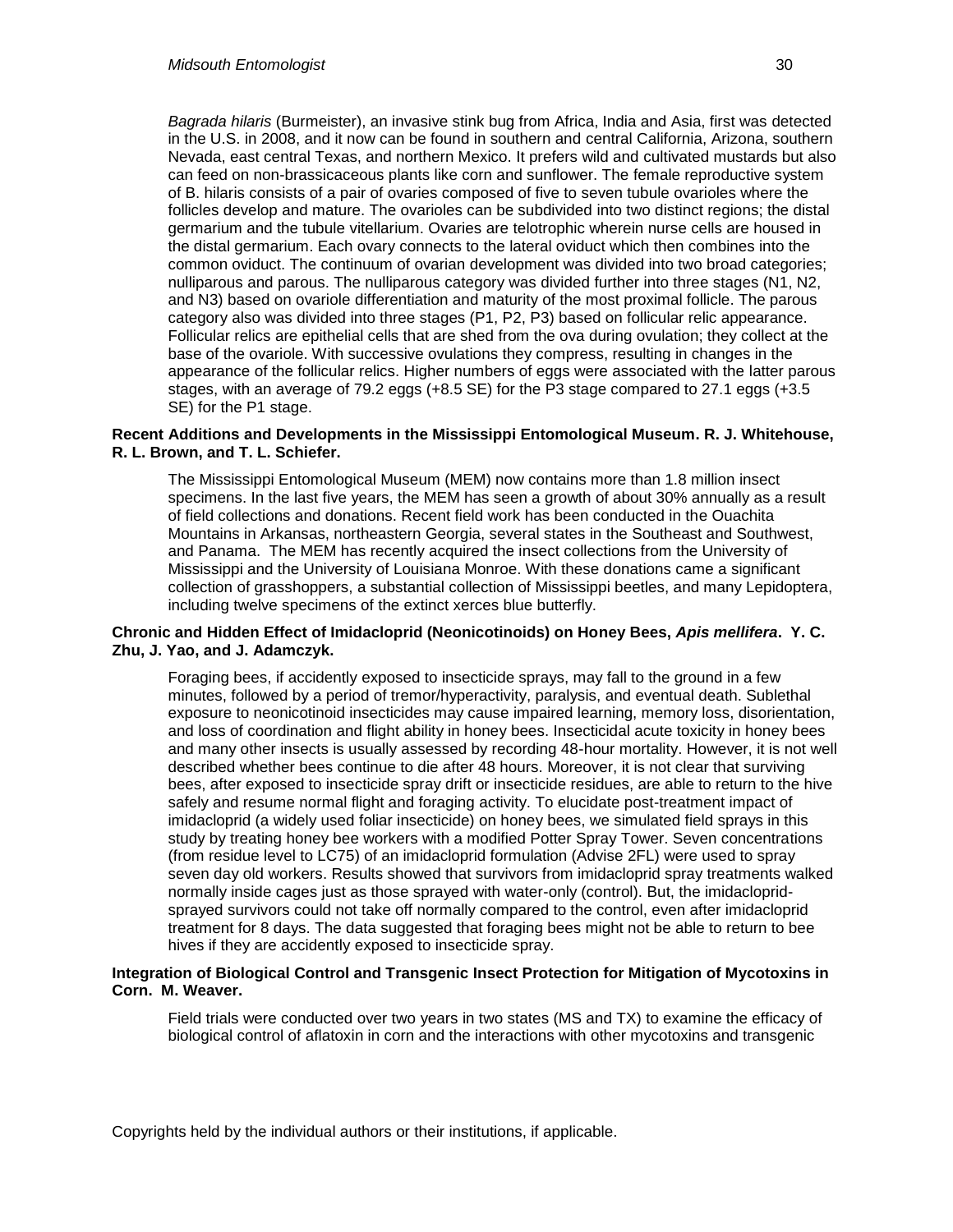insect protection. Corn hybrid N78N3111, expressing the Cry 1Ab, Cry3A and Vip3Aa20 insecticidal proteins, was nearly 100 percent free from corn earworm damage and generally≥ 50% as much fumonisin contamination as compared to N78NGT, a near isogenic corn hybrid without insect protection. This insect protection, however, did not significantly prevent aflatoxin contamination. Soil application of non-aflatoxigenic biocontrol strains of *Aspergillus flavus* significantly reduced aflatoxin concentrations in corn. Biocontrol strain 21882 of A. flavus was especially effective, reducing aflatoxin contamination by about 90 percent over the seven field trials. There was no significant interaction between the insect protection and biocontrol treatments. Although no synergies were detected, the reduction of mycotoxins by both strategies supports application of both strategies in tandem. Economic factors external to the cost of the technologies will be a major determinant if the mycotoxin mitigation attained by use of these technologies will have a positive economic benefit.

# **M. S. Poster Competition**

#### *Trichapion rostrum* **(Say) (Brentidae; Apioninae) infestation of** *Baptisia alba* **(L.) Vent.. R. J. Whitehouse.**

A population of *Baptisia alba* (Fabaceae) (White Wild Indigo) in Oktibbeha County, Mississippi was found with a heavy infestation of brentid weevils identified as *Trichapion rostrum* (Say). The weevils were observed in high numbers ovipositing on the plants on the side of the road. Fortynine seed pods were collected and held for maturation of the weevils. After two months, the seed pods were opened and 94 larvae, 61 pupae and 138 adults were collected. 100% of the pods were infested, and a majority of the seeds the pods showed heavy feeding damage and were unlikely to be able to germinate.

# **Ph. D. Poster Competition**

#### **Sugarcane aphid,** *Melanaphis sacchari* **and Grain Sorghum: Implications for Honeybees,** *Apis mellifera***. W. Crow, A. Catchot, J. Gore, S. Stewart, and S. Steckel.**

This paper will address honeybee, *Apis mellifera* populations at various grain sorghum growth stages with ranging amounts of sugarcane aphid, *Melanaphis sacchari* honeydew. In addition, this paper will also focus on the insecticidal uptake of seed treatments for the control of sugarcane aphids in grain sorghum pollen sources.

#### **Factors Affecting Foraging Honey Bee Exposure to Neonicotinoid Seed Treatments in Midsouthern U.S. Cotton Fields. A. Whalen, J. Gore, A. Catchot, S. Stewart, G. Lorenz, D. Cook, F. Musser, J. Harris, N. Krishnan, and J. Adamczyk.**

There have been recent reports of declining honey bee populations around the world. One suspected cause is the widespread use of pesticides in agriculture. Foraging honey bees can utilize agronomic crops as both pollen and nectar sources. Honey bees have been reported foraging on cotton nectar from extra-floral nectaries during vegetative growth and from floral nectaries during reproductive growth. Experiments were conducted to examine potential exposure routes of neonicotinoid seed treatments to honey bees in Midsouthern U.S. cotton fields. Neonicotinoid seed treatment compounds were studied to determine the rate at which they diminish in crop tissue during cotton development. Tissue samples were collected during plant development from the newest growth on the plant and analyzed for neonicotinoid compounds from seed treatments applied before planting. There was a considerable reduction in neonicotinoid compounds from seed treatments found in plant tissue during development. Little to no neonicotinoid compounds were found in cotton tissue from samples taken at the start of reproductive growth. Another area of research included the observation of honey bee foraging activity in Midsouthern U.S. cotton fields. Cotton fields were scouted for foraging honey bees at three-time intervals during the day in both vegetative and flowering cotton. More honey bees were observed in flowering cotton than in vegetative cotton, and more honey bees were observed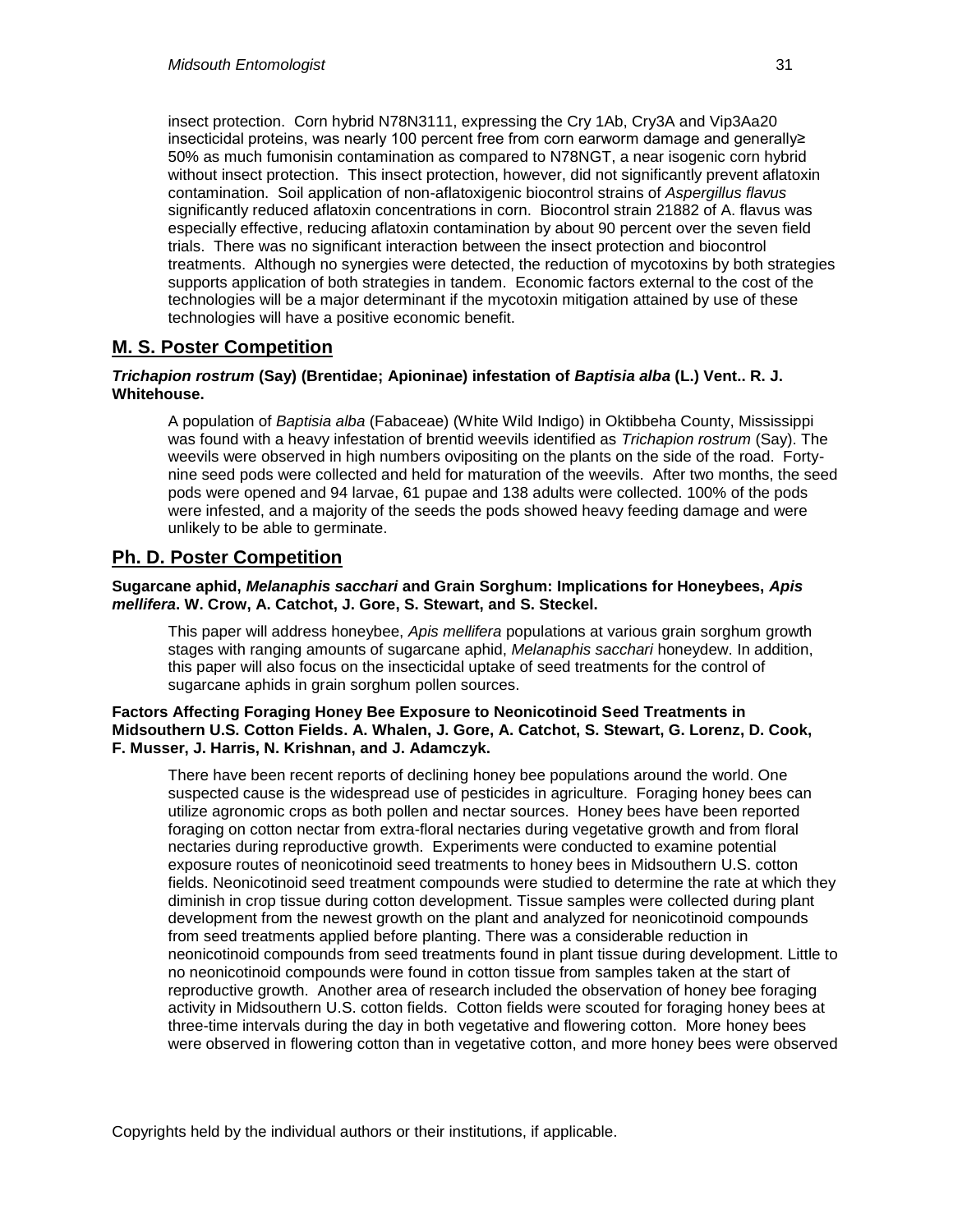foraging in vegetative cotton during the mid-day than in other times during the day. There were no differences in honey bee foraging behavior for different times of day for flowering cotton. Therefore, foraging honey bees in the Midsouthern U.S. are not exposed to high concentrations of neonicotinoids from seed treatments through cotton pollen or nectar. Although nectar available during reproductive growth could potentially contain neonicotinoid compounds from seed treatments, foraging activity is not as prevalent at that stage of cotton development than during reproductive growth stages.

## **General Session Posters**

**First Confirmed Case of a Fungal Epizootic Infecting Wild Populations of Spotted Wing Drosophila,** *Drosophila suzukii***. B. Sampson, B. Smith, M. Butler, T. Mann, B. Layton, R. Cowles, D. Li, S. Dara, and J. Adamczyk.**

We report on the first confirmed case of a fungal (*Entomophthora spp*.) epizootic on wild spotted wing Drosophila (SWD), *Drosophila suzukii* (Matsumura), populations visiting fig trees in Central Mississippi. Host behavior is typical of other fly hosts infected with *Entomophthora*; flies seek high spots in moist and dark microhabitats. Infection may be further enhanced when males copulate with diseased female SWD. The unusually cool and rainy June in Mississippi may have spurred this epizootic, providing some hope that this disease could be exploited to control SWD during the summer months.

#### **A List of Ants (Hymenoptera: Formicidae) Collected During the 2017 William H. Cross Expedition to the Ouachita Mountains of Arkansas with New State Records. J. A. MacGown, S. Wang, J. G. Hill, and R. J. Whitehouse**

The 2017 William H. Cross Expedition, an annual collecting trip conducted by the Mississippi Entomological Museum, was held from 19 to 24 June 2017 at the Ouachita Mountains Biological Station (OMBS) in Polk County, Arkansas. We focused our collecting efforts on the mountainous Ouachita Mountains Biological Station, but we also collected at various sites within the Ouachita National Forest, at Queen Wilhelmina State Park, Big Fork Creek Natural Area, and Stone Road Glade Natural Area. During a five-day period, we collected 63 species of ants, including six species not previously reported for Arkansas: *Brachyponera chinensis* (Emery), *Hypoponera inexorata* (Wheeler), *Strumigenys angulata* Smith, *Strumigenys creightoni* Smith, *Syscia augustae* Wheeler, and *Temnothorax longispinosus* (Roger).

#### **Revision of Gymnoscirtetes (Orthoptera: Acrididae: Melanoplinae): A Genus Endemic to the Southeastern Coastal Plain. J. G. Hill**

The genus *Gymnoscirtetes* (Orthoptera: Acrididae) is endemic to the Coastal Plain of southeastern United States where it is restricted to Florida, central and southern Georgia, and extreme southeastern Alabama. Two species (*Gymnoscirtetes pusillus* Scudder and *Gymnoscirtetes morsei* Hebard) have been assigned to this genus. Over most of the range, these tiny, slender grasshoppers are inhabitants of flatwoods, and borders of bayhead, bog, hydric hammocks, swamps; though, occasionally they can be found in sandhills. Given the growing interest in the biodiversity of the North American Coastal Plain, and the recent classification of the region as a biodiversity hotspot, *Gymnoscirtetes*, a genus endemic to the region was selected for revision. Based on morphological features of the males, Gymnoscirtetes easily divides into two distinct species groups. The *Morsei* group contains *G. morsei* and one new species, and the *Pusillus* group contains *G. pusillus* and three new species.

#### **Mississippi Bug Blues – Invasive Awareness, Conservation, and Biodiversity. J. Sanders, J. G. Hill, and J. Seltzer.**

Mississippi Bug Blues is an educational outreach program of the Mississippi Entomological Museum. Established in 2012, this program has since become the state's leader in invasive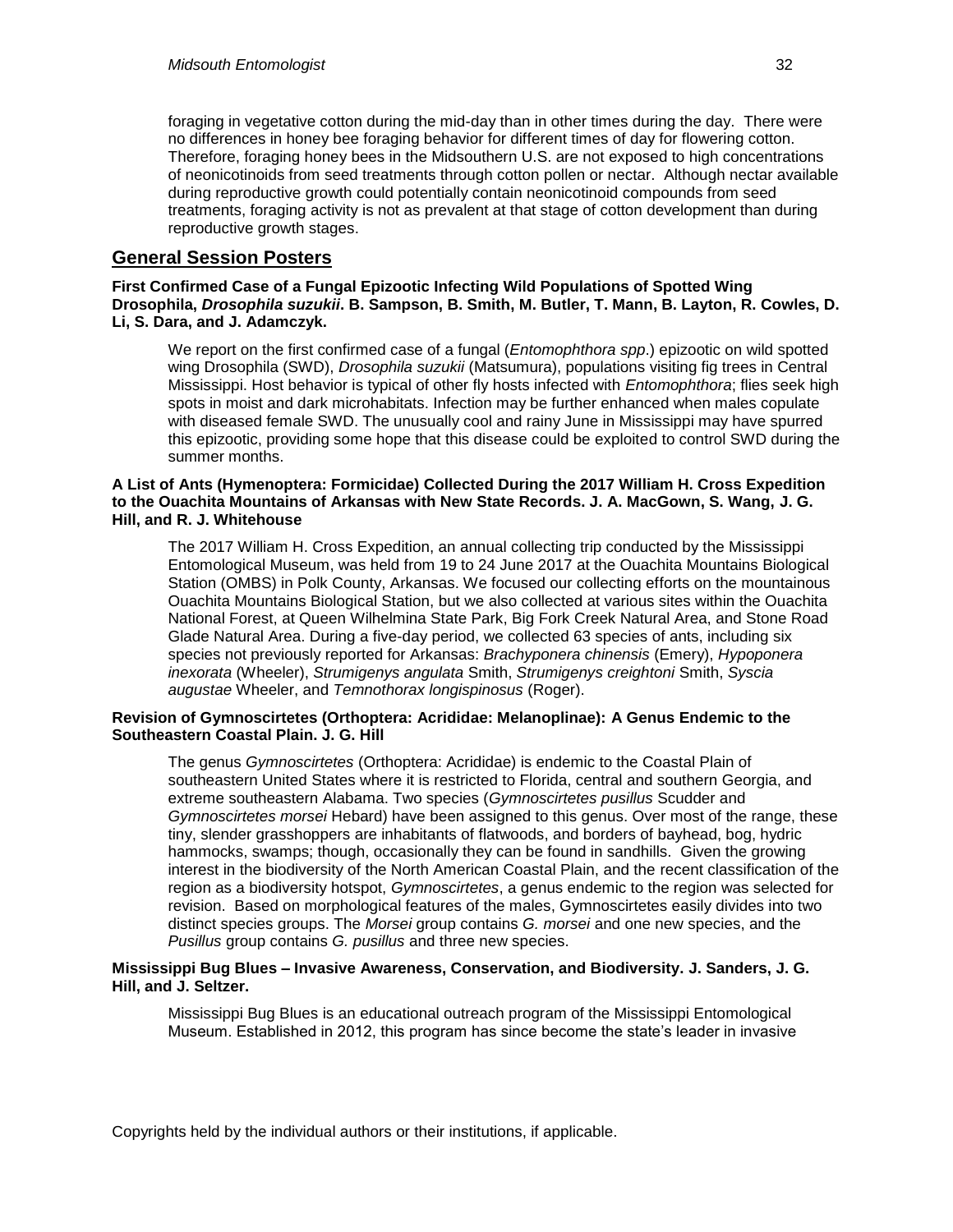insect species awareness. Through partnerships with the Starkville Oktibbeha Consolidated School District's award-winning YES (Youth Environmental Science) Program, local 4-H Leaders, The Mississippi Department of Wildlife & Fisheries, and other experts within the state's science community, over 15,000 people of all ages are reached each year. Inroads have also been made into educating the public on the insect's role in biodiversity and conservation with invitations to several new events including the Neshoba County Conservation Carnival attended by over 400 5th graders, and the Mississippi Museum of Natural Science's NatureFEST attended by thousands of residents from all over the state. Because of its great success and ever-increasing reputation, Mississippi Bug Blues is now looking to expand its audience with a focus in 3 key areas: Establishing a local and nationwide sponsorship program, partnering with Mississippi State University to create customized events and exhibitions, and developing a mobile museum to better serve more school districts and events throughout the state. No matter what opportunities arise, the goal of Mississippi Bug Blues remains constant: To educate the public in innovative and exciting ways that challenges them to view the world around them and the things in it with more curiosity, care, and consideration.

#### **Results from the Regional Identification Center of the USDA-APHIS (Raleigh Hub) for the 2016- 2017 Wood Boring Beetle Surveys, Including New State and County Records. J. L. Seltzer, T. L. Schiefer, and R. L. Brown.**

The Mississippi Entomological Museum (MEM) serves as a Screening and Identification Center for the USDA-APHIS (Raleigh Hub), funded annually through the USDA Farm Bill. The Screening and Identification Center provides screening and identification services for state run Cooperative Agricultural Pest Surveys (CAPS) programs and USDA exotic pest surveys for the past ten years. During the 2016-2017 trapping year, samples were received from Alabama, Georgia, Kentucky, Mississippi, Tennessee, North Carolina, and South Carolina. These included Lindgren Funnel trap samples run for exotic wood borers/bark beetles and *Sirex* Woodwasps, pheromone traps for a wide range of Lepidopteran pests, and hand collected samples of suspect insects. A total of 8572 samples were submitted for screening and identification between July 1, 2016 and June 30, 2017, of these 4027 samples were for exotic bark beetles. Results from screening these 4027 exotic bark beetle samples are reported in this poster.

#### **Diet Overlaid Bioassay for Monitoring Resistance Levels in Tarnished Plant Bug. M. Portilla, and R. Luttrell.**

A laboratory diet bioassay was developed using a laboratory susceptible population of the tarnished plan bug, *Lygus lineolaris* (Palisot de Beauvois), as a potential new tool to study susceptibility of this insect to neonicotinoid, sulfoxamine, organophosphate, and pyrethroid insecticides (thiamethoxam, sulfoxaflor, acephate, and permethrin, respectively). The diet bioassay was compared to the traditional glass-vial. The new bioassay determined LC50 values by feeding adult tarnished plant bugs known doses of the insecticides overlaid on diet in a 10% solution of honey water for sulfoxaflor and 10% acetone in water solutions for permethrin, acephate, and thiamethoxam. Eleven experimental repetitions used Fn even-aged (1-2 d old) mixed sex insects obtained as eggs from separate cohorts (2000 adults) from a laboratory colony established from A. Cohen at MSU and maintained at ARS-USDA since 1998 were evaluated. Both diet overlaid and glass-vial bioassays used dose-response (mortality) regression lines to calculate LC50 values for each insecticide at 0 d, 1 d, 2 d, and 3 d after exposure. Results indicated that glass-vial bioassay exhibited higher variability in susceptibility among replications to permethrin, sulfoxaflor, and thiamethoxam than that of diet overlaid bioassay at all times of evaluation. Lower variability in susceptibility to acephate was observed among replications in glass-vial that it was in diet overlaid assays. The baseline data for both bioassays provide a basis for comparison to determine changes in resistance in future monitoring studies.

Copyrights held by the individual authors or their institutions, if applicable.